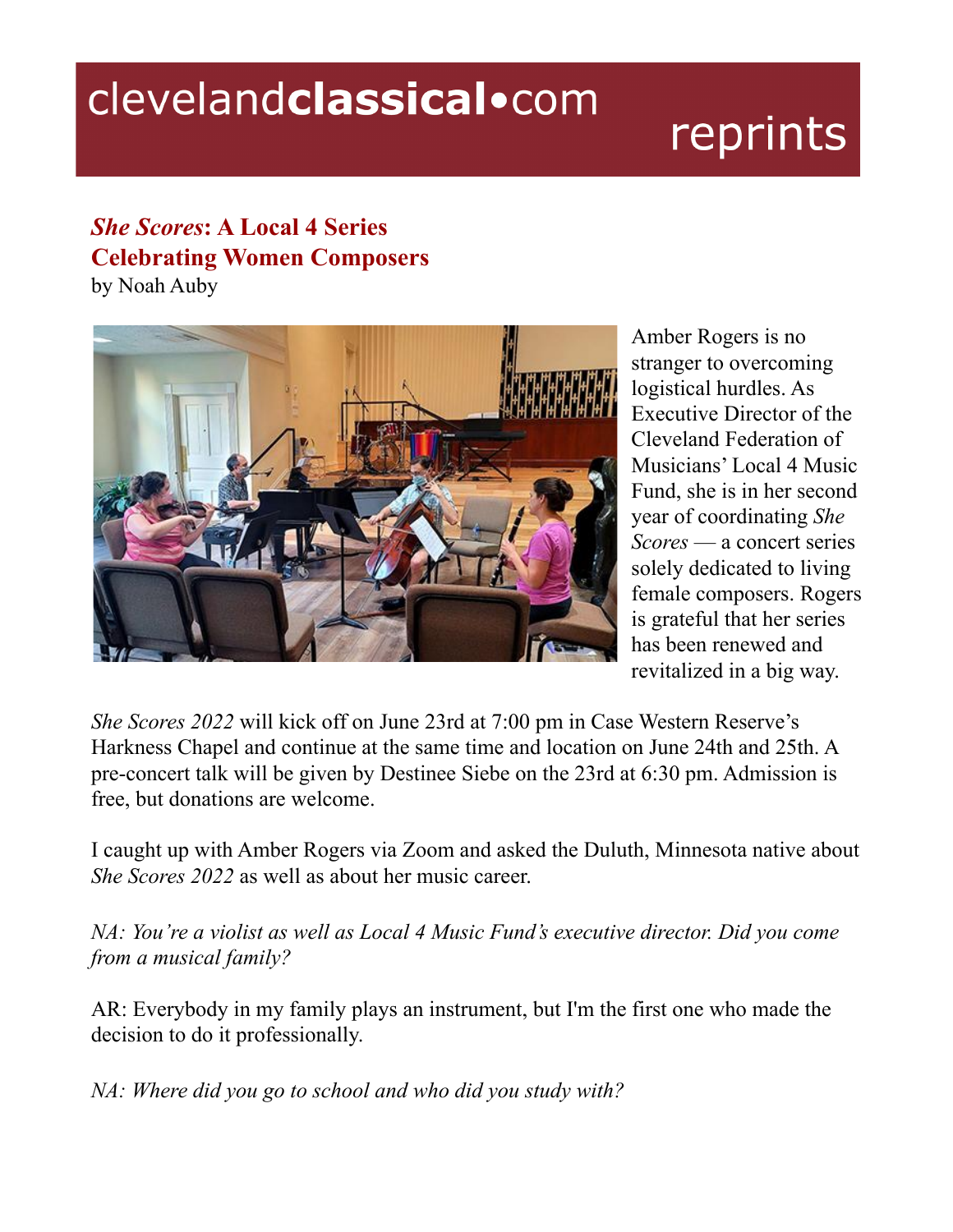AR: Primarily with John Graham at Eastman and Toby Appel at Juilliard and Carnegie Mellon. John is retired, and I believe Toby gave up his position at Carnegie Mellon a couple years ago, but he's been teaching at Juilliard for maybe 20 years now.

#### *NA: How long have you been involved in music professionally?*

AR: I've been playing professionally for a little over 20 years now. Even when I was a student, I worked with composers, which has been a feature of my career that I've loved since the beginning. Composers are my favorite people.

#### *NA: Who are some of your favorites?*

AR: Honestly, it changes by the hour.

*NA: Fair enough. What are you looking forward to in this year's She Scores?*

AR: I'm excited about the instrumentalists and singers who are involved in the program this year. Last year, there were issues with having to choose repertoire. There was also the issue of finding a venue because — at that point — a lot of places were not permitting outside ensembles.

We also had to live stream it since we couldn't have in-person audiences. One of the places that we live streamed from last year didn't have air conditioning and it was June. It was so hot that a piece of the streaming hardware melted — and you know, our musicians were melting too.

I'm glad they came back, and I'm really grateful for the funding that we've had because it has enabled us to make it a bigger production. I'm thankful to Case Western Reserve and Disciples Church for the climate-controlled performing and rehearsal spaces. We have more rehearsal time, and the conditions are better. We can work with composers directly so we can get more immediate feedback. Also, I'm really excited about it being in-person.

The grant from Bascom Little Fund requires that it is recorded. The recording will be broadcast in the future on Mark Satola's "Cleveland Ovations." I'm really looking forward to that. It's good for the composers, and it also brings more attention to this series so when it happens again next year, people will know about it.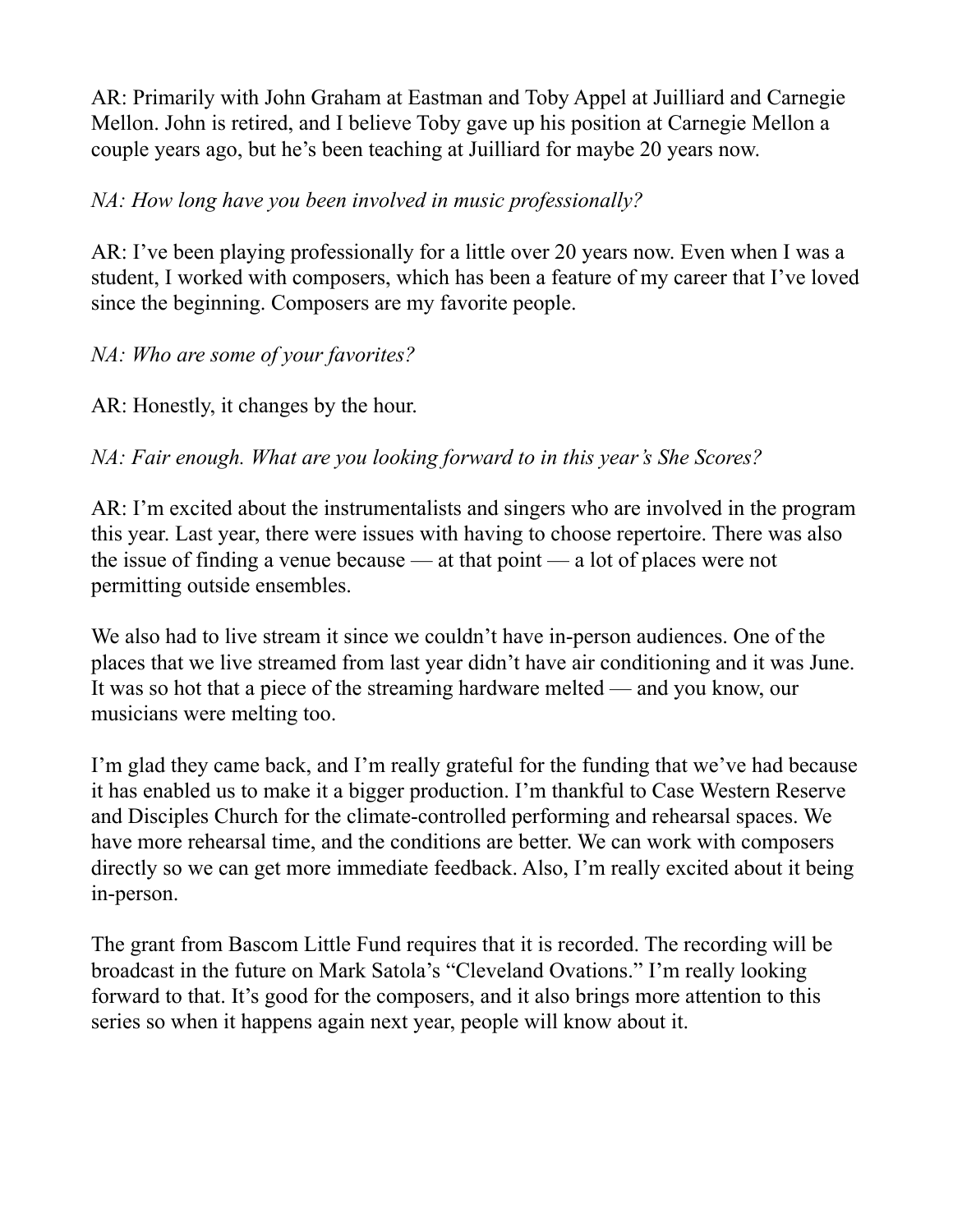

*NA: Looking at the repertoire, I noticed some interesting thematic parallels. The first night has a piece called* "Only In Sleep" *and* "Lucid Dreaming" *will be performed on the second night. I also saw* "Beneath A Canopy Of Wings" *and* "Airport Birds." *Is this intentional or merely coincidental?*

AR: It was actually random. All of the pieces that were selected this year went through a blind evaluation process by committee. So we had an open call for scores that ran for about three months and then a composition evaluation committee took about six weeks to go through all of them. I was the only person who knew who had composed what, and I wasn't part of the evaluation process.

It was really interesting to see the pieces that showed up. There was a maximum of two submissions per composer. When the committee liked a composer, they had a tendency to choose both of the composer's pieces, which was really interesting. Two from Emma Cardon, two from Nicolle DiPaolo, two from Ellen Ruth Harrison, and two from Michelle Lee.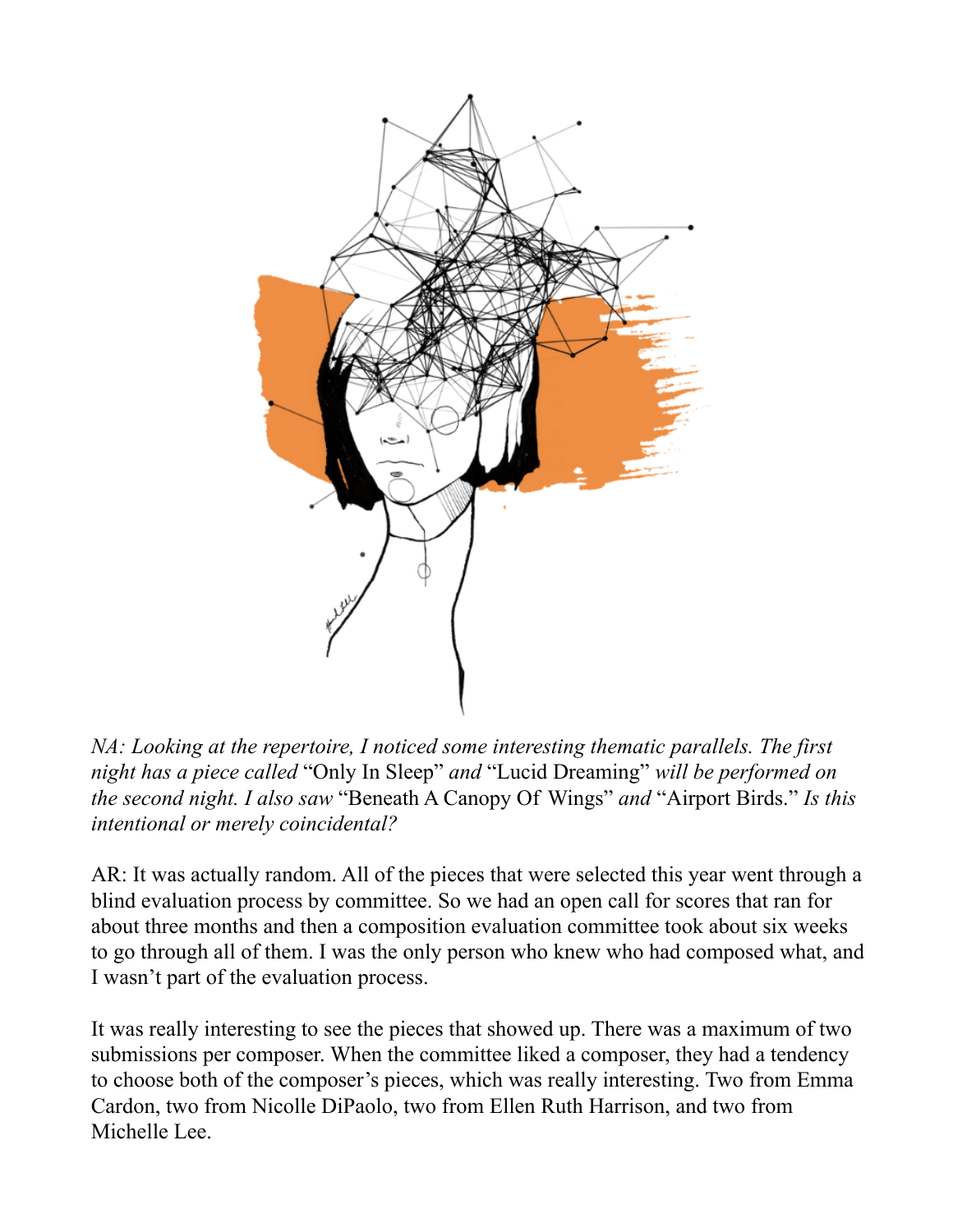I'm playing in both of Emma's pieces and one of Nicole's. Both of Emma's are stylistically quite different. Something I noticed when we began rehearsals on *Airport Birds* was that the other musicians' responses seemed to be, "this feels like Prokofiev." It does feel a bit in that style, but it's also very different and modern. And the harmonic language of *A Storm We Call Progress* is very different from *Airport Birds*. It's interesting to see the stylistic difference in pieces from the same composer that were written relatively close together.

#### *NA: Was this style of programming something that you did last year, or is it something that's new with the second go around?*

AR: Everything is different this year. Last year, we were just getting off the ground. We had minimal funding, which is usually the way things start. There were a couple of things that came into play last year in deciding programming. At that point we could not in good conscience use a lot of winds or brass because there were questions about aerosols. We were still in the thick of COVID.

So when it came to programming the series — which needed to be done several months before the actual concerts took place — we didn't know if vaccines were going to be available so we had to choose compositions that didn't involve more than one or two winds. At that point, the flute player was required to have a bag that went over the mouth. So we were limited by instrumentation, and we did not have an open call partly for that reason.

#### *NA: Am I safe to presume it's been a lot more free this time around?*

AR: We kind of just put the call for scores everywhere we could and sat back and watched what happened. I think the committee went through maybe 50 pieces of music until we narrowed it down to three programs of approximately one hour each.

Some composers have returned from last year. Margi Griebling-Haigh, Cara Haxo, and HyeKyung Lee are all on the program again.

#### *NA: Out of the three pieces you are playing, is there one that you are particularly looking forward to performing?*

AR: They're all interesting to me for different reasons. Nicole is coming to the rehearsal tonight for her *Divertimento* quartet so I'm interested to see what happens there. She's a keyboard player, and that is clear in her writing, so there are some bits and pieces that we need to talk about.